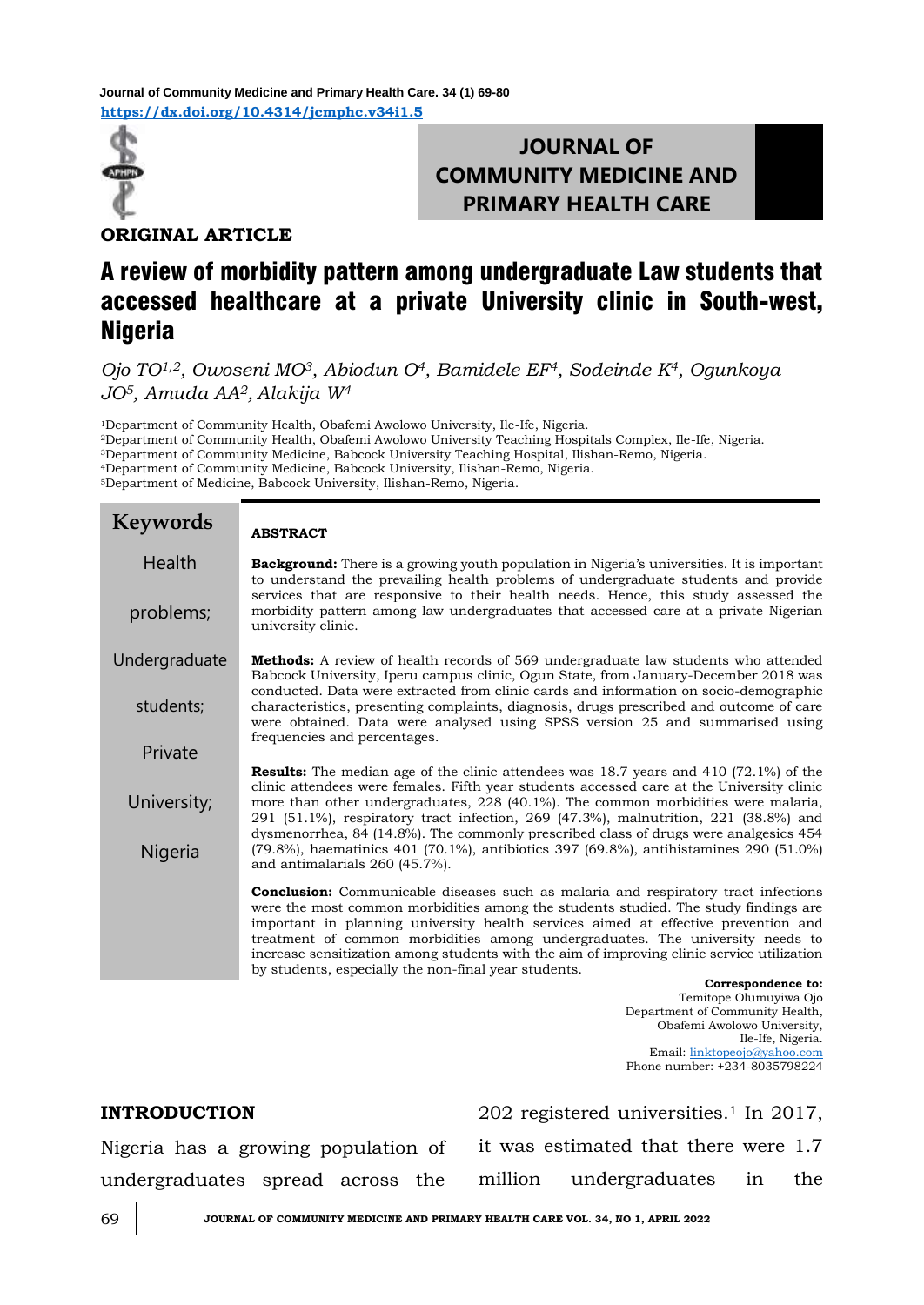country.<sup>2</sup> Many of these university undergraduates are in the late adolescent period or early adulthood and this corresponds to the time they are just beginning to make independent decisions about their health.3,4 This makes the university a good place to imbibe good healthseeking behaviours and promote optimal health.4,5 Although young persons are generally presumed to be healthy, a number of them will require medical care for common ailments or other health needs.6 Therefore, university health centres are expected to cater for the basic health care needs of these young adults.7,8 Thus, access to health services for students and staff on university campuses is fundamental, as it is a basic human right.

Students' utilization of health services and the types of morbidities they experience may differ across locations. This variation in disease patterns can be attributed to factors such as weather conditions for example malaria upper respiratory tract infection and acute severe asthma during the rainy season.<sup>9</sup> Some diseases may not follow specific patterns especially for students who may have underlying chronic noncommunicable diseases such as hypertension, type 1 diabetes, obesity and sicle cell disease. Some of the communicable diseases include skin infections like scabies, respiratory tract infections while other medical and surgical emergencies may also be recorded. A review of students' health records at King Faisal University Medical Centre, Saudi Arabia, revealed that about 58% of outpatients presented with infectious diseases, which were mostly respiretory infections, dental, gastrointestinal, and skin infections.<sup>9</sup> Muscle and joint problems, allergic conditions, gastrointestinal diseases, and trauma were some of the most common non-infectious diseases recorded.<sup>9</sup> Another study in Mansoura University, Egypt that assessed the utilization of health services by students of the university revealed that mean ages were 20.2 years and 19.8 years for both outpatients and inpatients, respectively and antibiotics/antihelminthics were the most commonly prescribed drugs in this study.<sup>10</sup> Furthermore, a study conducted in Ahmadu Bello University Health Centre, Zaria Kaduna State, Nigeria, reported that sexually transmitted diseases and other diseases of the reproductive system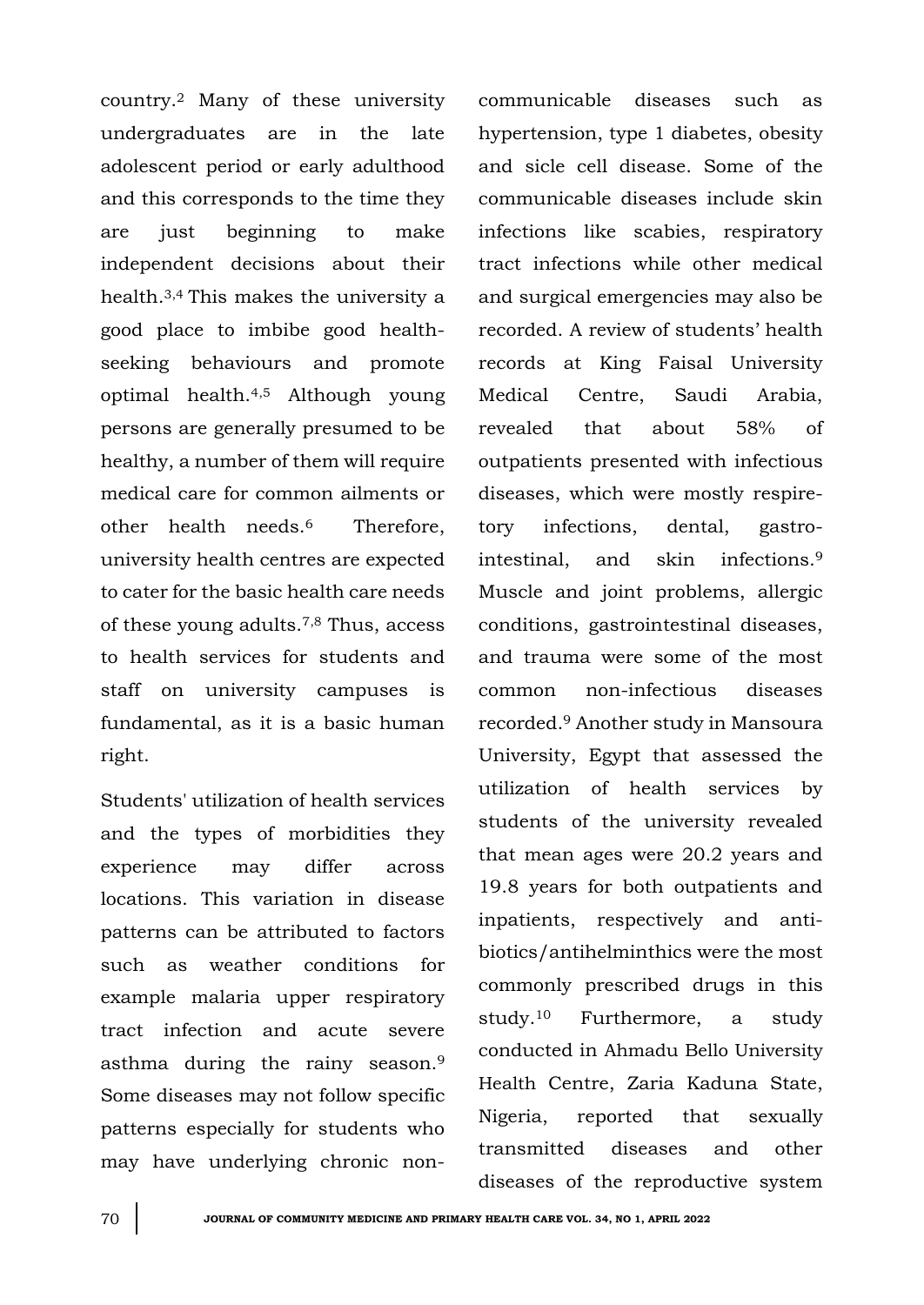were the most common outpatient consultations observed, followed by psychiatric, respiratory infections, and parasitic infesta-tions.<sup>11</sup>

University students may reflect the health and health-related problems of their communities.<sup>8</sup> The description of the patterns and variations of these problems will inevitably help in providing comprehensive health care and subsequent health promotion among these students. The pattern of morbidities among university students remain understudied in Nigeria, thus making this study relevant. Specifically, there currently exists a gap in knowledge about morbidity patterns in private university students. This study aimed to assess the morbidity patterns among undergraduates that accessed health care at a private Nigerian university clinic.

# **METHODOLOGY**

**Study design:** A retrospective review of the health records of undergraduate Law students of Babcock University who accessed care at the clinic of the Iperu campus of the university between the period of January to December 2018 was conducted.

**Study location:** The study location is the Iperu campus of Babcock University, Ogun State, Nigeria. The University is a private Christian coeducational Nigerian university established in 1999 and owned by the Seventh-day Adventist Church in Nigeria. It is a part of the Seventh-day Adventist education system, the world's second-largest Christian school system.<sup>12</sup> The university is located at Ilishan-Remo, equidistant between Ibadan and Lagos. Babcock University has two campuses; a permanent site in Ilishan with all the faculties and colleges, except the Faulty of Law which is domiciled at the second campus in Iperu town. The Iperu campus has a clinic that runs 24 hours every day providing medical services to both students and staff of the Faculty of Law. The clinic staff include four (4) medical doctors, three (3) pharmacists, twelve (12) nurses, three (3) health record officers, two (2) billing officers and seven (7) health attendants. There is an ambulance service on standby in case of referrals and emergencies that require referrals to Babcock University Teaching Hospital on the main campus in Ilishan. The Iperu clinic has a male ward and a female ward for admission, an observation room, a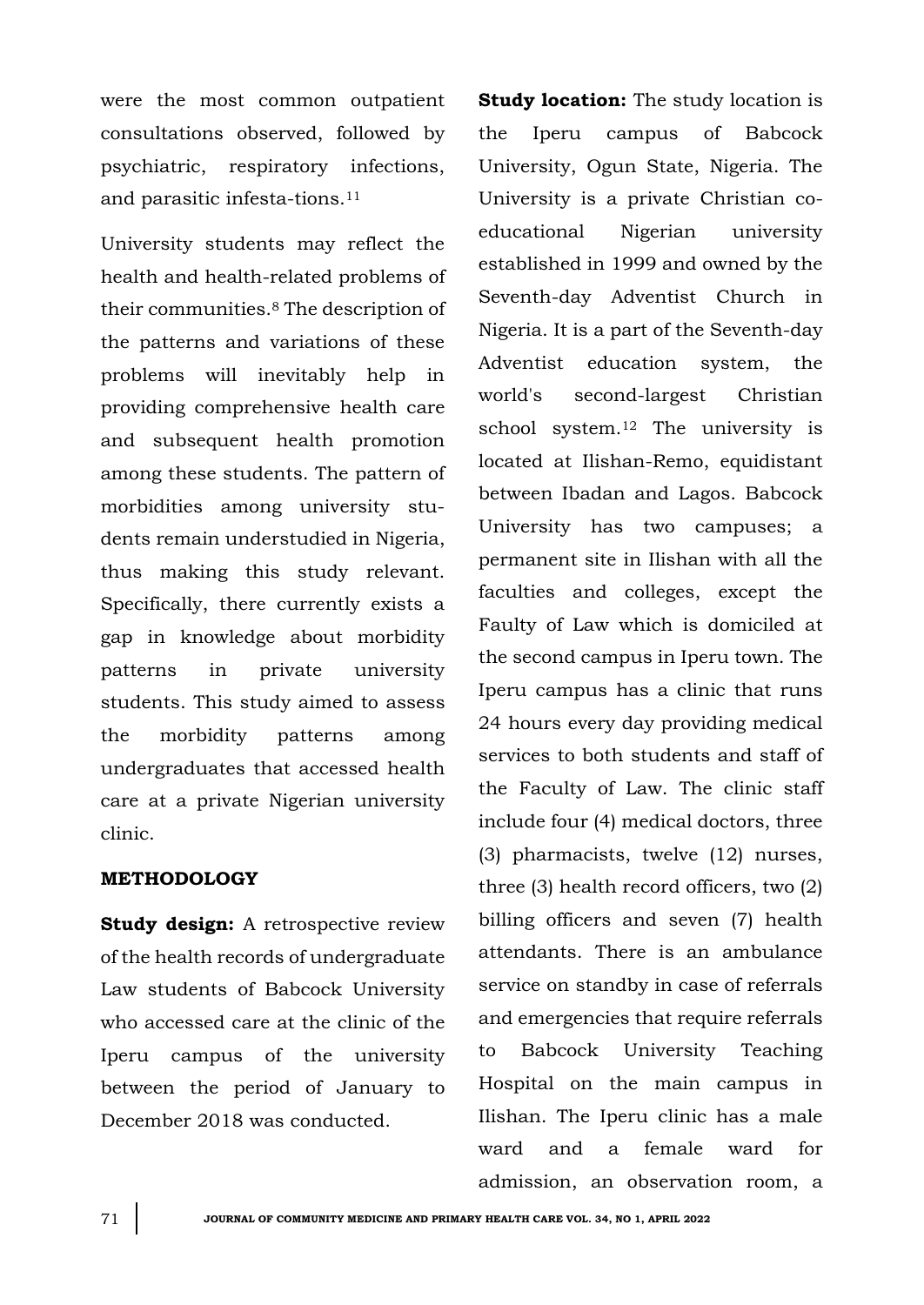pharmacy, a general consultation area and a waiting room. There is also a side-laboratory in the clinic where some investigations such as hematocrit, urinalysis and rapid diagnostic test for malaria are conducted.

**Study procedure:** The health records for all 569 out of 587 Law students who accessed care at the Babcock University, Iperu campus clinic in from January to December, 2018 were retrieved. The records of 18 clinic attendees were excluded because of incomplete clinic data. A clinic proforma was used to extract data from the case notes of the students that accessed care at the clinic between January and December 2018. The data extracted included sex, age, level of study, department, type of visit (initial or follow up), presenting complaints, diagnosis, drugs prescribed, and outcome of the visit.

**Data analysis:** The data were analyzed with IBM SPSS version 25 (Statistical Package for Social Sciences). Descriptive analysis of data was conducted to summarize frequencies and percentages for categorical variables e.g. sex of the student. Quantitative variables were

summarized using median and range e.g. the age of the students. The Chisquare test was used to assess the association between categorical variables such as sex of respondents and outcome of clinic visit. A p-value <0.05 was regarded as statistically significant.

**Ethical considerations:** Ethical approval was obtained from the Babcock University Health and Research Ethical Committee (Approval No: BUHREC434/19). Permission was obtained from the Consultant Physician in charge of the clinic and strict confidentiality of the students' personal and health information was ensured. All extracted information was depersonalized and stored on a passworded computer accessible only to the investigator.

#### **RESULTS**

The health records of 569 Law students were retrieved and analysed. Slightly more than half, 297 (52.2%) of the students who presented in the University clinic were aged 18 to 20 years with a median age of 18.7 years and most of the clinic attendees were females, 410 (72.1%). Fifth year students accessed care at the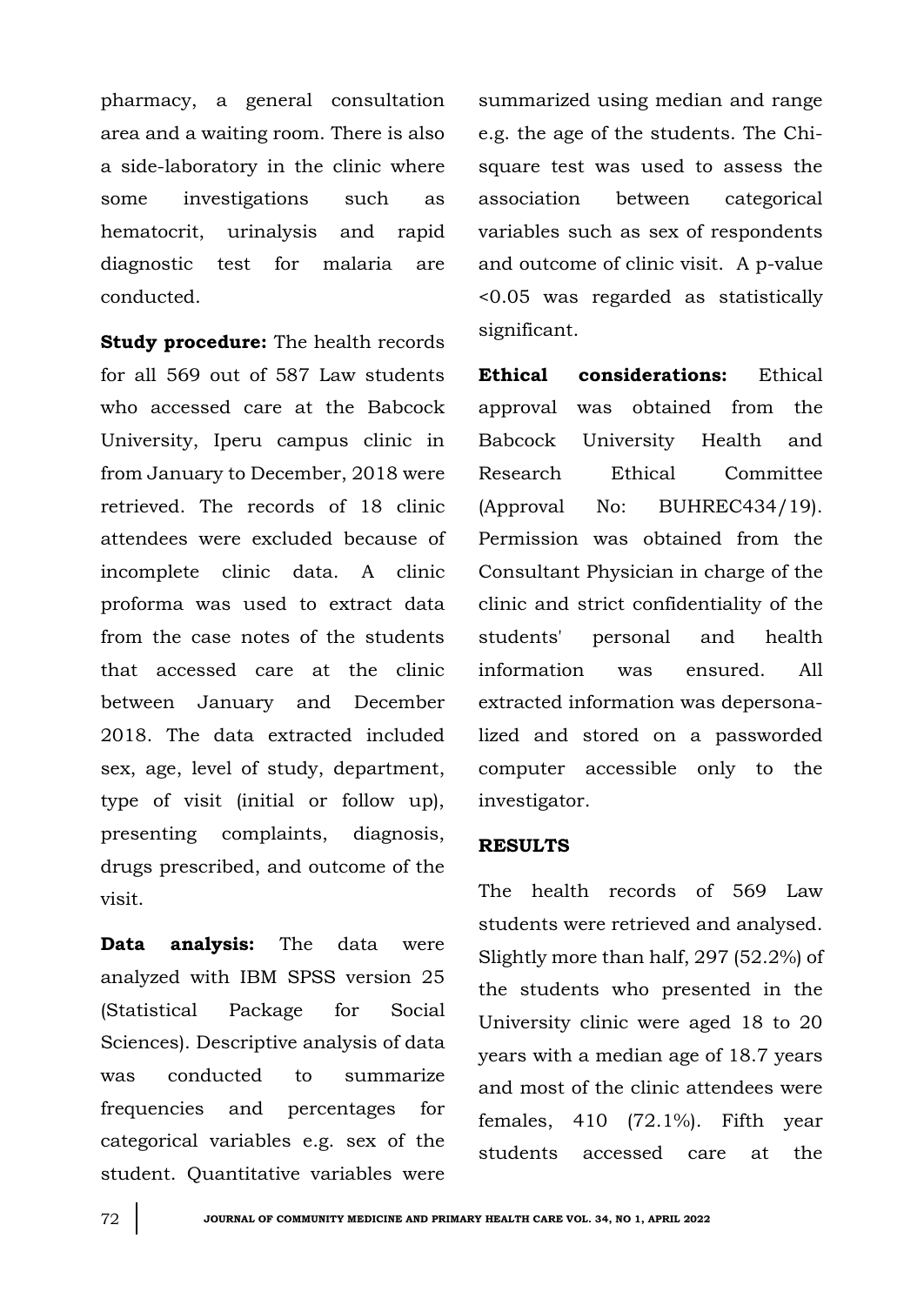University clinic more than other undergraduates, 228 (40.1%). (Table 1) Four hundred and eighty-one (84.5%) students who accessed care at the university clinic came for follow-up care. The majority, 348 (61.2%) of the clinic attendees had normal body mass index while 190 (33.4%) were overweight or obese. Five hundred and thirty-six (94.2%) students who attended the university clinic had normal blood pressure (diastolic or systolic) while 66 (11.6%) had temperature readings of 37.50C or more. The three most common presenting complaints were headaches, 345 (60.6%), cold/catarrh, 291 (51.1%) and cough, 244 (42.9%) while the three least common complaints were vaginal itch/discharge, 26 (4.6%), red/itchy eyes, 24 (4.2%) and difficulty in breathing, 8 (1.4%). (Table 2)

The three most commonly diagnosed conditions were Malaria, 291 (51.1%), respiratory tract infection, 269 (47.3%), and dysmenorrhea, 84 (14.8%) while the three least frequently diagnosed conditions were toothache, 12 (2.1%), vulvovaginitis, 11 (1.9%) and otitis media, 6 (1.1%).

Five hundred and sixty-seven (99.6%) of the clinic attendees had drugs prescribed for them. The three most frequently prescribed classes of drugs were analgesics, 454 (79.8%), haematinics, 401 (70.1%), and antibiotics, 397 (69.8%). The following classes of drugs were the three least prescribed drugs: corticosteroids, 20  $(3.5\%)$ , anti-hypertensives, 9  $(1.6\%)$ , and oral rehydration salts, 9 (1.6%).

| <b>Characteristics</b> | Frequency (n=569) | Percent |  |
|------------------------|-------------------|---------|--|
| Age group (years)      |                   |         |  |
| ~18                    | 85                | 14.9    |  |
| 18-20                  | 297               | 52.2    |  |
| 21-23                  | 169               | 29.7    |  |
| $\geq$ 24              | 18                | 3.2     |  |
| <b>Sex</b>             |                   |         |  |
| Female                 | 410               | 72.1    |  |
| Male                   | 159               | 27.9    |  |
| Year of study          |                   |         |  |
| First                  | 67                | 11.8    |  |
| Second                 | 48                | 8.4     |  |
| Third                  | 181               | 31.8    |  |
| Fourth                 | 45                | 7.9     |  |
| Fifth                  | 228               | 40.1    |  |

**Table 1: Sociodemographic characteristics of students attending the university clinic**

*Median (range) = 18.7 (15-29 years)*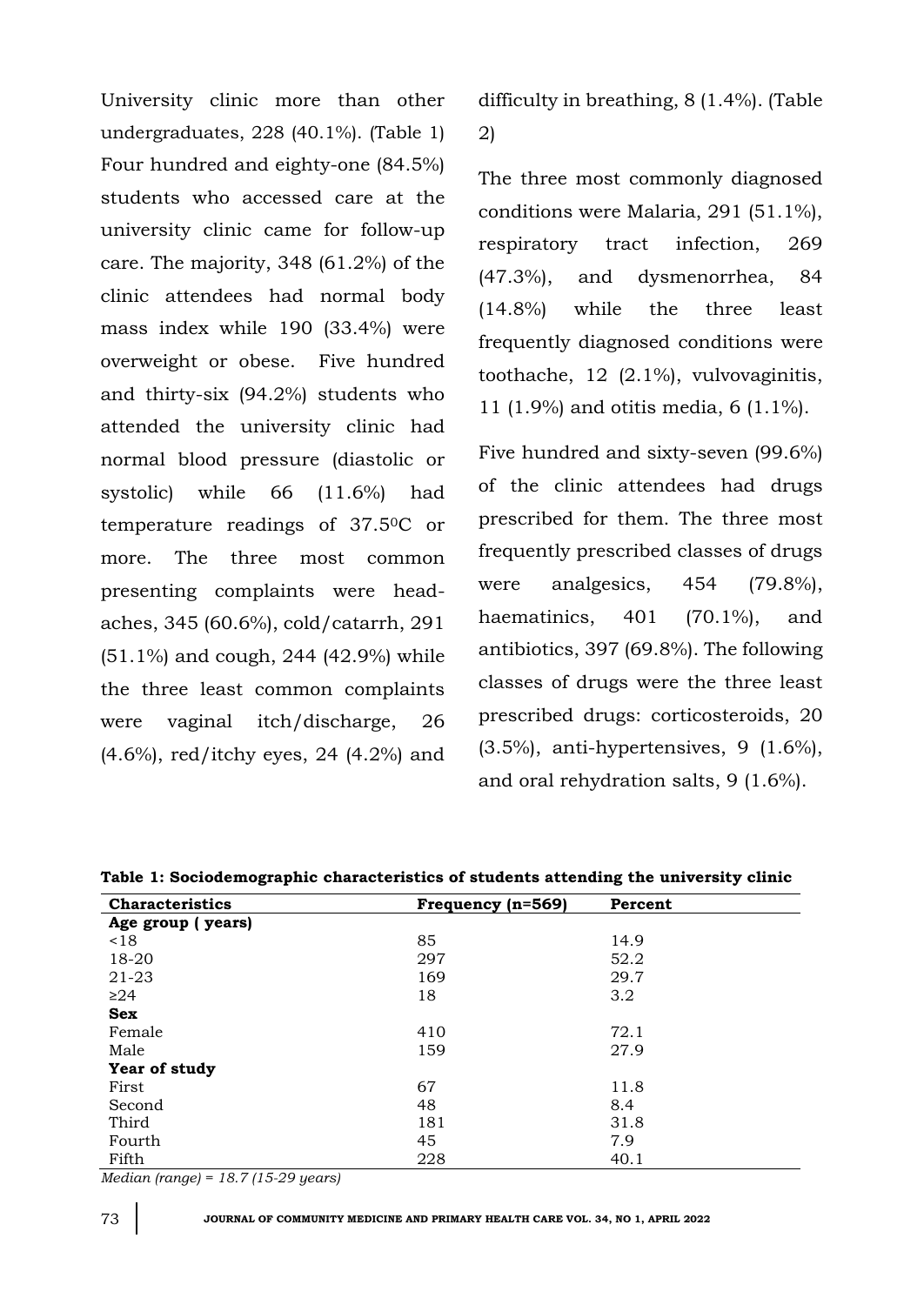| Type of visit                                     |     |      |
|---------------------------------------------------|-----|------|
| Initial                                           | 88  | 15.5 |
| Follow-up                                         | 481 | 84.5 |
| Presenting complaints**                           |     |      |
| Headaches                                         | 345 | 60.6 |
| Catarrh/Cold                                      | 291 | 51.1 |
| Cough                                             | 244 | 42.9 |
| Fatigue/Body Weakness                             | 222 | 39.0 |
| Sore-throat                                       | 209 | 36.7 |
| Fever                                             | 181 | 31.8 |
| Abdominal Pain                                    | 143 | 25.1 |
| <b>Menstrual Cramps</b>                           | 84  | 14.8 |
| Loss of Appetite                                  | 81  | 14.2 |
| Menstrual irregularities                          | 62  | 10.9 |
| Musculoskeletal Pain                              | 56  | 9.8  |
| Chest Pain                                        | 53  | 9.3  |
| Skin rash/Irritations                             | 50  | 8.8  |
| Mouth Sore/Ulcers                                 | 43  | 7.6  |
| Nausea/Vomiting                                   | 41  | 7.2  |
| <b>Dizziness</b>                                  | 33  | 5.8  |
| Vaginal Itch/Discharge                            | 26  | 4.6  |
| Red/Itchy eyes                                    | 24  | 4.2  |
| Difficulty in breathing                           | 8   | 1.4  |
| Body mass index $(Kg/m2)$                         |     |      |
| < 18.5                                            | 31  | 5.4  |
| 18.5-24.9                                         | 348 | 61.2 |
| 25-29.9                                           | 119 | 20.9 |
| 30-34.9                                           | 45  | 7.9  |
| 35-39.9                                           | 12  | 2.1  |
| 40 or more                                        | 14  | 2.5  |
| <b>Elevated Systolic BP</b>                       |     |      |
| Yes                                               | 14  | 2.5  |
| N <sub>o</sub>                                    | 555 | 97.5 |
| <b>Elevated Diastolic BP</b>                      |     |      |
| Yes                                               | 22  | 3.9  |
| No                                                | 547 | 96.1 |
| <b>Elevated BP (either Diastolic or Systolic)</b> |     |      |
| Yes                                               | 33  | 5.8  |
| No                                                | 536 | 94.2 |
| Temperature reading (OC)                          |     |      |
| < 37.5                                            | 503 | 88.4 |
| >37.5                                             | 66  | 11.6 |
| <b>History of allergy</b>                         |     |      |
| Yes                                               | 157 | 27.6 |
| No                                                | 412 | 72.4 |

*\*\*Multiple responses allowed*

A majority, 460 (80.8%) of the students had outpatient treatment only, 35 (6.2%) were admitted for

observation, while 74 (13.0%) were referred to Babcock University Teaching Hospital. (Table 3)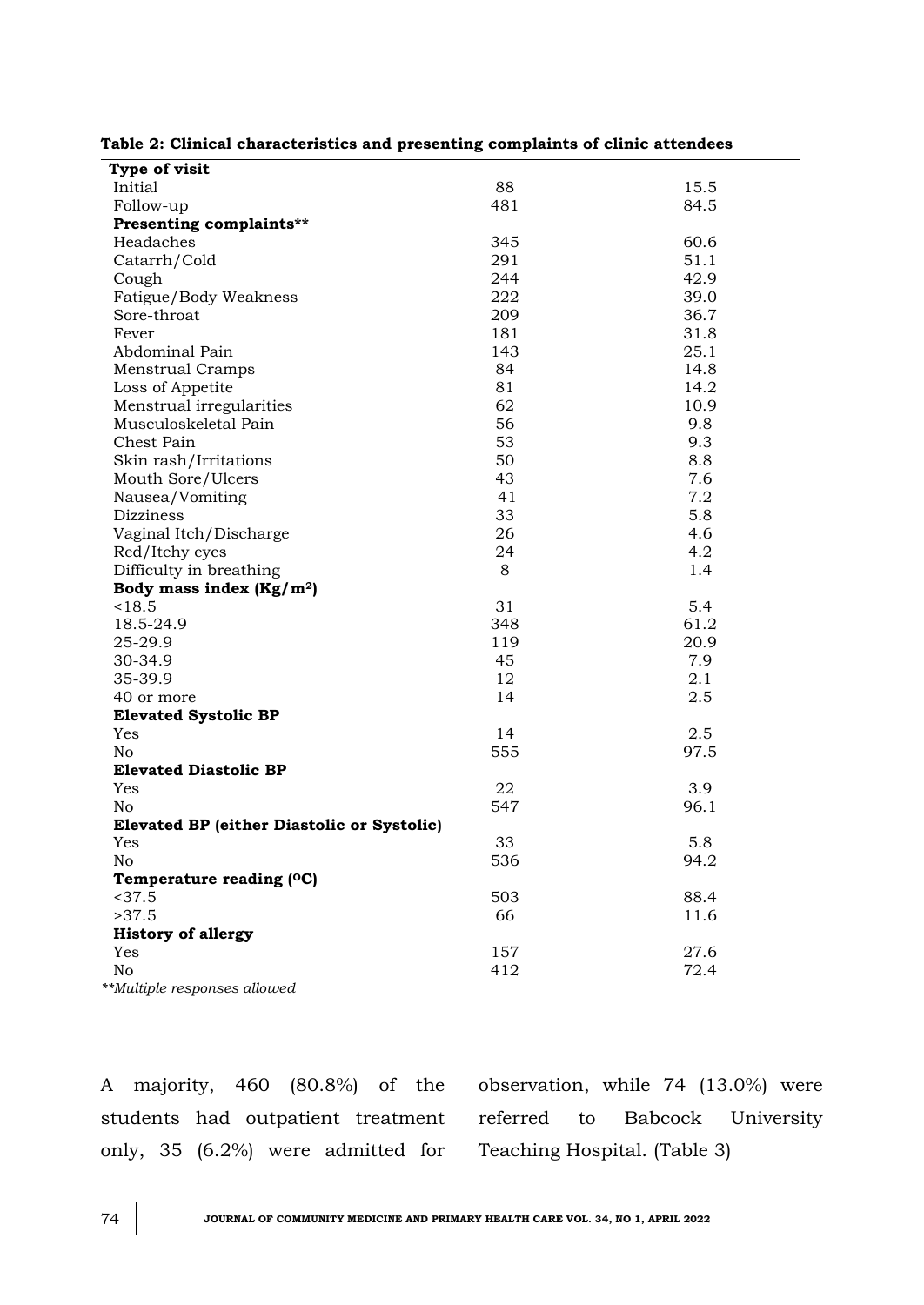| rable 3: Chnical diagnosis and management of clinic attendees |                   |         |  |  |
|---------------------------------------------------------------|-------------------|---------|--|--|
| Characteristic                                                | Frequency (n=569) | Percent |  |  |
| <b>Clinical diagnosis</b>                                     |                   |         |  |  |
| Malaria                                                       | 291               | 51.1    |  |  |
| Respiratory tract infection                                   | 269               | 47.3    |  |  |
| Dysmenorrhea                                                  | 84                | 14.8    |  |  |
| Peptic ulcer disease                                          | 42                | 7.4     |  |  |
| Myalgia                                                       | 41                | 7.2     |  |  |
| Gastroenteritis                                               | 36                | 6.3     |  |  |
| Ankle sprain                                                  | 24                | 4.2     |  |  |
| Dermatitis                                                    | 20                | 3.5     |  |  |
| Urinary tract infection                                       | 14                | 2.5     |  |  |
| Conjunctivitis                                                | 14                | 2.5     |  |  |
| Asthma                                                        | 13                | 2.3     |  |  |
| Toothache                                                     | 12                | 2.1     |  |  |
| Vulvo-vaginitis                                               | 11                | 1.9     |  |  |
| Otitis media                                                  | 6                 | 1.1     |  |  |
| Others*                                                       | 90                | 15.8    |  |  |
| <b>Treatment provided</b>                                     |                   |         |  |  |
| Drugs and counselling                                         | 567               | 99.6    |  |  |
| Counselling only                                              | $\overline{2}$    | 0.4     |  |  |
| Type of drug prescribed                                       |                   |         |  |  |
| Analgesics                                                    | 454               | 79.8    |  |  |
| Haematinics                                                   | 401               | 70.5    |  |  |
| Antibiotics                                                   | 397               | 69.8    |  |  |
| Antihistamine                                                 | 290               | 51.0    |  |  |
| Antimalarial                                                  | 260               | 45.7    |  |  |
| Cough syrup                                                   | 173               | 30.4    |  |  |
| Antacids                                                      | 70                | 12.3    |  |  |
| Antifungal                                                    | 65                | 11.4    |  |  |
| Bronchodilators                                               | 38                | 6.7     |  |  |
| Antispasmodic                                                 | 29                | 5.1     |  |  |
| Corticosteroid                                                | 20                | 3.5     |  |  |
| Anti-hypertensive                                             | 9                 | 1.6     |  |  |
| Oral Rehydration Salts                                        | 9                 | 1.6     |  |  |
| Other drugs**                                                 | 63                | 11.1    |  |  |
| <b>Treatment outcome</b>                                      |                   |         |  |  |
| Outpatient treatment only                                     | 460               | 80.8    |  |  |
| Admitted for observation                                      | 35                | 6.2     |  |  |
| Referred to a Hospital                                        | 74                | 13.0    |  |  |

**Table 3: Clinical diagnosis and management of clinic attendees**

*Others\* included gingivitis, otalgia, bacterial vaginosis, shoulder dislocation, furuncles, etc. Other drugs \*\* included anti-parasitic agents, emollients, etc.*

More female students 357 (87.1%) came for follow-up visits than the males 124 (78%) and this was statistically significant ( $x^2$  = 7.234, p = 0.007). However, a higher proportion of male students 139 (87.4%) were treated on an outpatient basis than females 321 (78.3%) and this was

statistically significant ( $x^2$  = 8.612, p = 0.013). The associations between student's gender and other characteristics such as age, body mass index, temperature, and blood pressure at presentation were not statistically significant. (Table 4)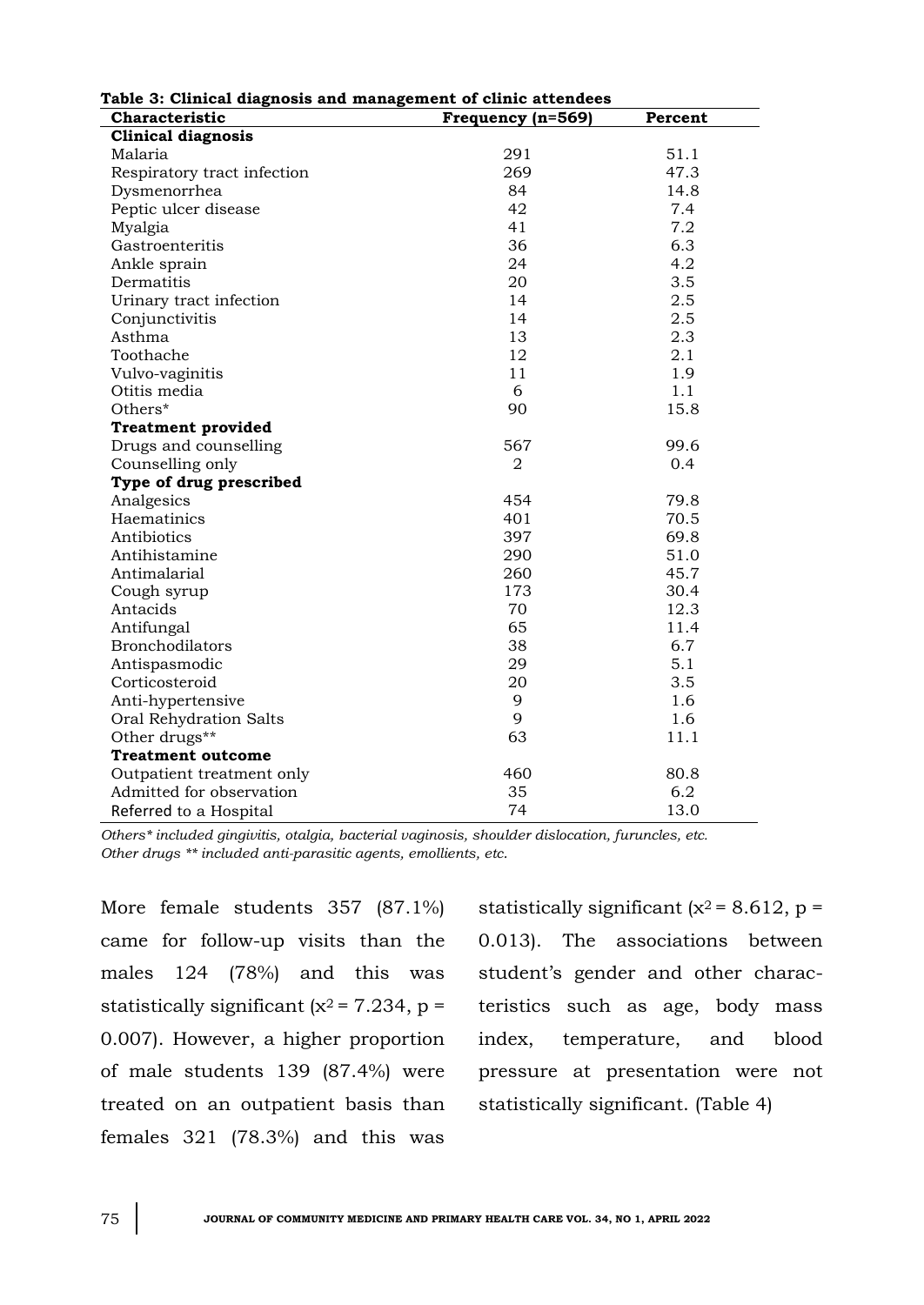| <b>Characteristics</b>               | <b>Sex</b>       |                | <b>Test</b>   |
|--------------------------------------|------------------|----------------|---------------|
|                                      | Female $(n=410)$ | Male $(n=159)$ | Statistics/   |
|                                      | n(%)             | $n$ (%)        | p-value       |
| Age in years                         |                  |                |               |
| $<$ 18 $yrs$                         | 60 (14.6)        | 25(15.7)       | $x^2$ = 4.981 |
| 18-20yrs                             | 215 (52.4)       | 82 (51.6)      | $p = 0.173$   |
| $21-23yrs$                           | 126 (30.7)       | 43 (27.0)      |               |
| 24yrs or more                        | 9(2.2)           | 9(5.7)         |               |
| Body Mass Index (Kg/m <sup>2</sup> ) |                  |                |               |
| < 18.5                               | 20(4.9)          | 11 (6.9)       |               |
| 18.5-24.9                            | 252 (61.5)       | 96 (60.4)      | $x^2$ = 1.739 |
| 25-29.9                              | 89 (21.7)        | 30 (18.9)      | $p = 0.884$   |
| 30-34.9                              | 31(7.6)          | 14 (8.8)       |               |
| 35-39.9                              | 8(2.0)           | 4(2.5)         |               |
| 40 or more                           | 10(2.4)          | 4(2.5)         |               |
| Temperature reading (°C)             |                  |                | $x^2$ = 3.660 |
| < 37.5                               | 369 (90.0)       | 134 (84.3)     | $p = 0.056$   |
| >37.5                                | 41 (10.0)        | 25 (15.7)      |               |
| Type of visit                        |                  |                | $x^2$ = 7.234 |
| Initial                              | 53 (12.9)        | 35(22.0)       | $p = 0.007$   |
| follow-up                            | 357 (87.1)       | 124 (78.0)     |               |
| Out-come of visit                    |                  |                |               |
| Outpatient treatment only            | 321 (78.3)       | 139 (87.4)     | $x^2$ = 8.612 |
| Admitted for observation             | 32(7.8)          | 3(1.9)         | $p = 0.013$   |
| Referred to an hospital              | 57 (13.9)        | 17 (10.7)      |               |
| <b>Elevated BP diastolic OR</b>      |                  |                | $x^2$ = 0.097 |
| systolic                             |                  |                |               |
| No                                   | 387 (94.4)       | 149 (93.7)     | $p = 0.756$   |
| Yes                                  | 23(5.6)          | 10(6.3)        |               |

#### **Table 4: Association between student's sex and selected characteristics**

### **DISCUSSION**

This study aimed to assess the morbidity patterns amongst Law students who accessed services at the health centre of a private university. The study revealed that the majority of the students visiting the university clinic were females accounting for about seven out of ten student visits in the Iperu campus clinic throughout 2018. This is similar to the finding from a study in Mansoura University, Egypt that assessed the utilization of health services by students of which revealed that the majority of patients

were outpatients, out of which 52% of them were females.<sup>10</sup> This may not be unexpected as it is well documented that female undergraduates have better health-seeking behaviour than their male counterparts.13,14

In this study, final year students utilised health services more than other undergraduates, hence students in other classes should be encouraged to attend the university clinic for health services as required. Students should be encouraged to present at the health clinic whenever they have health concerns and not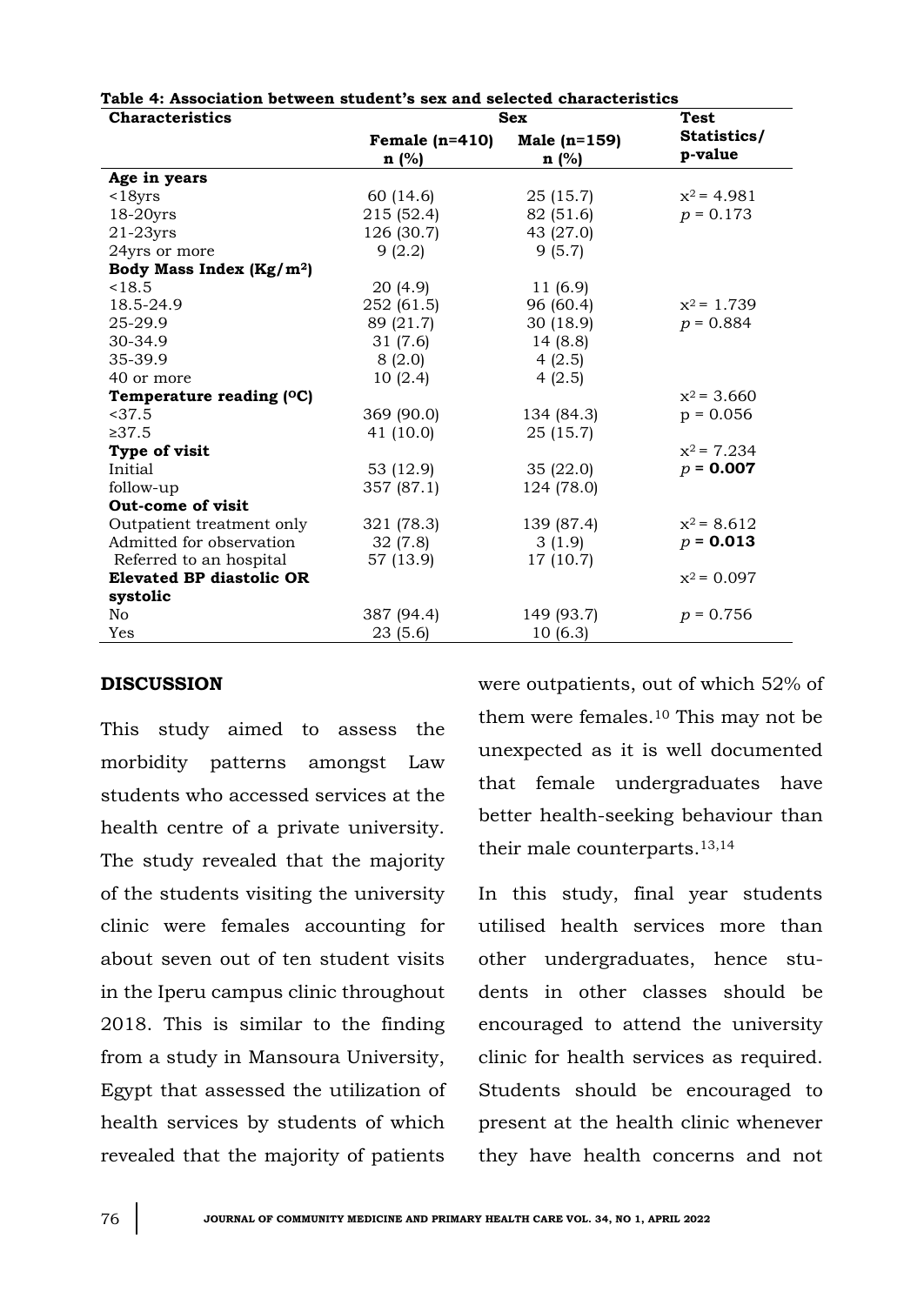only when they are ill. In addition, the age group that accessed care more often were students aged 18 to 20 years. Whereas a study among public university students in Zimbabwe reported that more students aged 20 to 23 years had the highest attendance at the university clinic.<sup>15</sup> This age difference in care-seeking may be explained by the fact the private undergraduate students at our study location were younger than those from the Zimbabwean study.

Most students were treated as outpatients and this is not unexpected as the Iperu campus health centre is a primary care health facility and has no capacity to manage severely ill inpatients. Also, most of the presenting complaints of the students were mild to moderate and only required outpatient treatment. In addition, the main university teaching hospital serves as the referral facility and this was where 13% of the students who accessed care at the health centre were referred. Medical screening of vital signs such as blood pressure, temperature checks pulse, and respiratory rate was conducted for all students. During these checks, some abnormalities were detected such as elevated blood pressure and

fever. The finding of elevated blood pressure among this young population of students has wider public health significance and suggests the need for more screening and treatment for persons with hypertension. As regards nutritional status assessed via anthropometry, about one quarter were overweight and obese which can be a risk factor for non-communicable diseases, while 5.4% of the students were underweight. This suggests that up to a third of students who attended the clinic had one nutritional problem or the other. This has huge health implications for the students now and in the immediate future.

The common presenting symptoms are headaches, catarrh/cold, cold, fatigue/body weakness, sore throat, and fever. These symptoms are suggestive of an infective process which incidentally were the most common diagnoses in this study. Malaria was the most frequently diagnosed disease and this may be due to the endemicity of malaria in Nigeria. Next is respiratory tract infection and this is in agreement with findings from a survey in Zimbabwe that reported infectious conditions as the most commonly diagnosed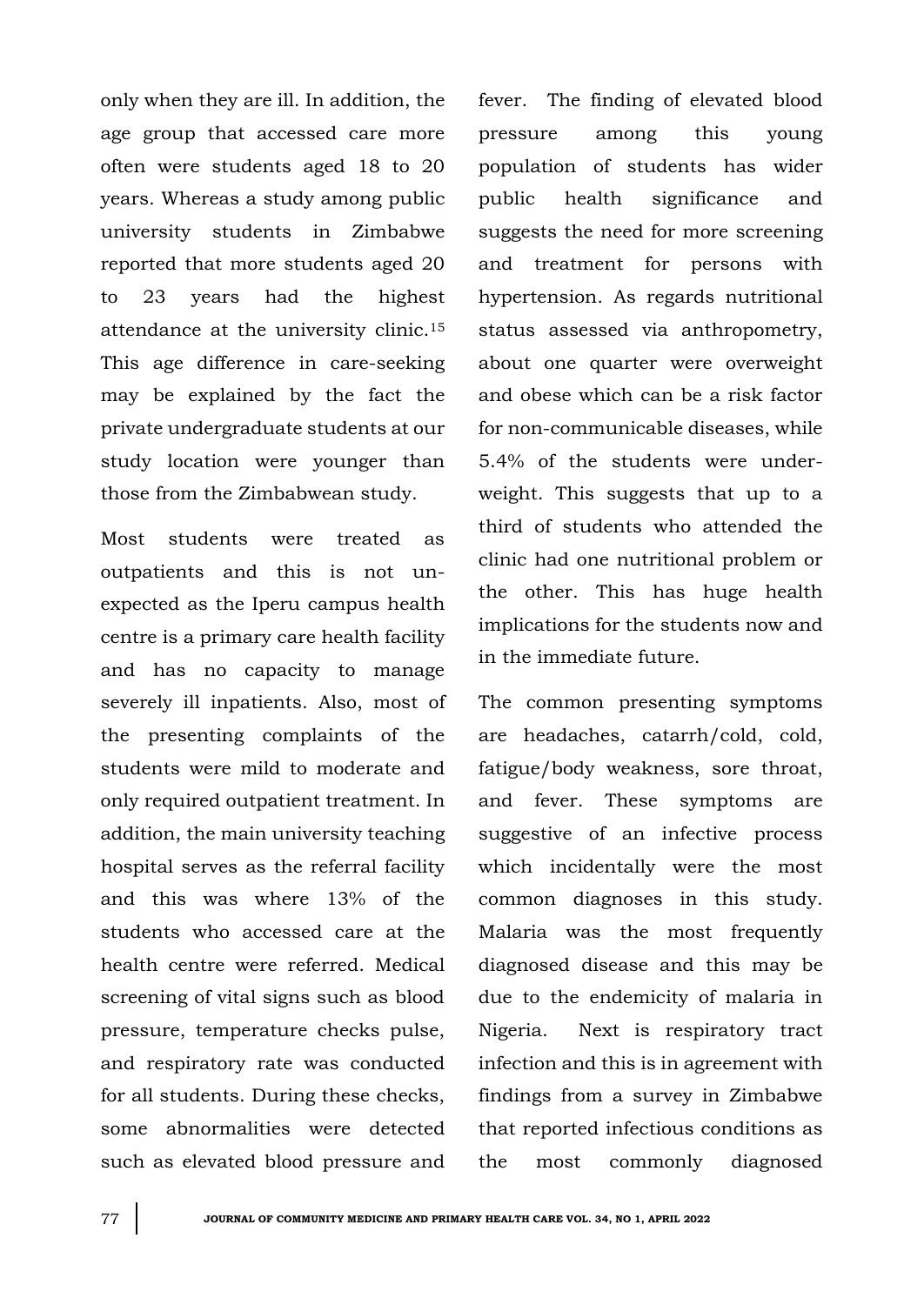conditions among students attending a university clinic.<sup>15</sup> This finding is similar to what was observed in a study conducted at King Faisal University Medical Centre, Saudi Arabia, where about 58% of outpatients presented with infectious diseases.<sup>9</sup> A similar observation was reported in a study conducted at the University of Benin, Nigeria where fever headaches, and joint pains were the common symptoms.<sup>16</sup> Menstrual cramps and menstrual irregularities were common gynaecological symptoms seen in the female students seen at the university clinic in this study which is corroborated by findings from a previous study among students who accessed care at a university campus clinic in Zimbabwe.<sup>15</sup> This finding is not unexpected since most of the female undergraduates are young and in the early reproductive years; a period commonly associated with menstrual disorders.<sup>17,18</sup>

Analgesics were the most commonly prescribed drugs; this may not be unexpected as pain is a common symptom associated with most presenting complaints. This finding is similar to what was reported in Zimbabwe,<sup>15</sup> where analgesics were the most prescribed drugs although it was not as frequent (24.5%) as we found in our study (79.8%). The widespread prescription of analgesics may require more attention or scrutiny so as to ensure that students do not misuse these pain killers.

**Limitations**: This study reviewed records at a university health clinic and was prone to some limitations. Some students' records were excluded because of missing data. This was however minimal due to the meticulous record-keeping and storage practices among the medical records officers, nurses and other staff at the clinic. This study was conducted at one of the campuses of a private university among law undergraduates, hence the findings from this study may not be generalizable to all universities in Nigeria.

**Conclusion:** The morbidity pattern among university students in this study has been described. The common presenting complaints were headaches, catarrh, and cough while the commonly diagnosed conditions were malaria, respiratory tract infections, and Dysmenorrhea. The commonly prescribed medications were analgesics, haematinics, antibiotics, antihistamines, and antimalarials. The study findings are important in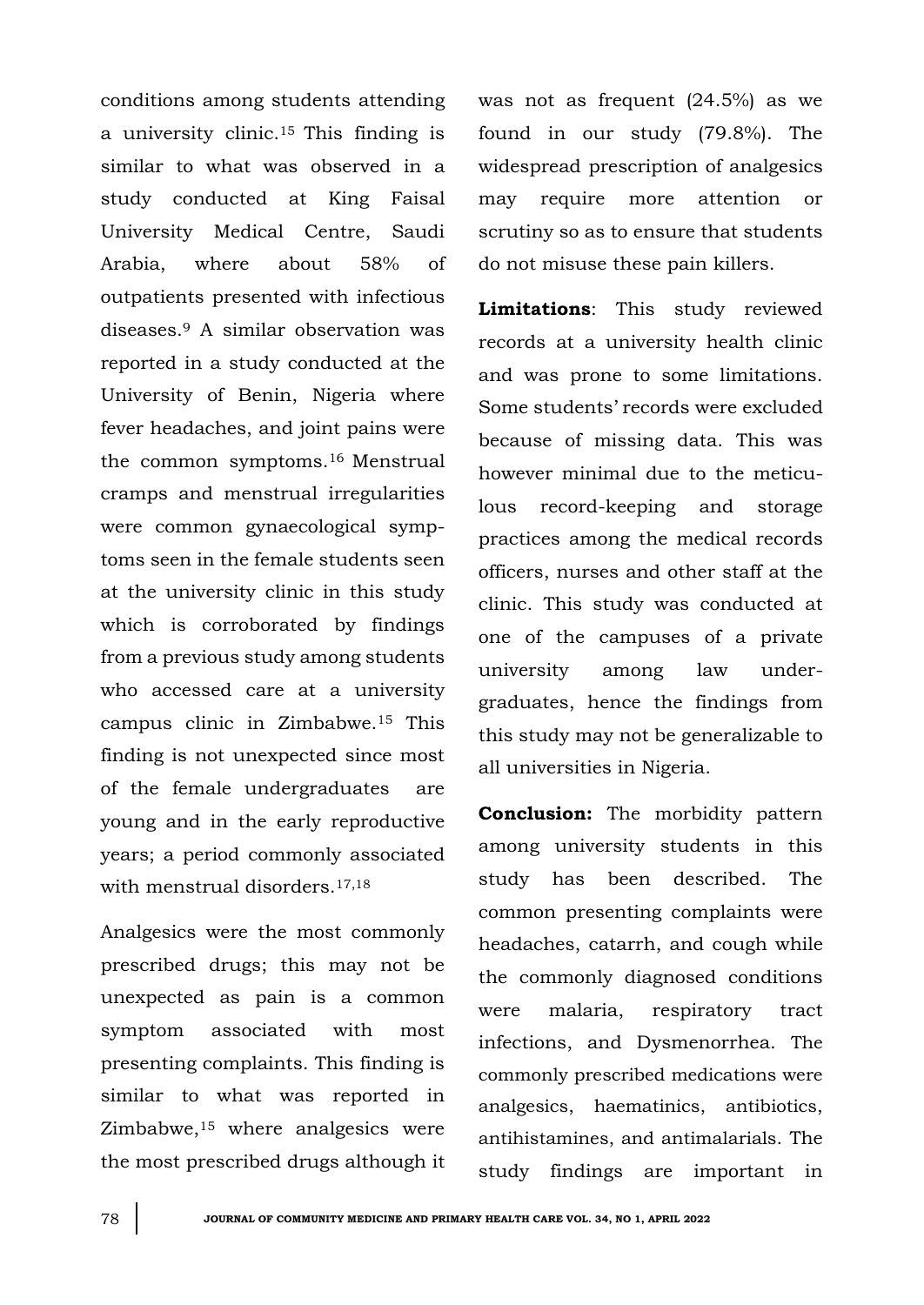planning university health services to reduce common morbidities and also provide drugs including other essential supplies for managing commonly diagnosed conditions. The university needs to increase sensitization among students aimed at improving clinic service utilization. Similarly, positive lifestyle modification such as improved physical activities, balanced diet and adequate sleep should be promoted to reduce the burden of overweight and obesity among undergraduates. Future studies using longitudinal study designs may be appropriate to assess disease patterns and health care seeking behaviour of undergraduates as well as postgraduate students with gender disaggregations.

**Acknowledgement**: We are grateful to the management of the campus clinic and all staff who for providing the necessary support for this study.

**Source of funding:** The first author is supported by the Consortium for Advanced Research Training in Africa (CARTA) which is funded by the Carnegie Corporation of New York (Grant No--B 8606.R02), SIDA (Grant No:54100029) and the Developing Excellence in Leadership, Training and Science in Africa (DELTAS Africa) Initiative (Grant No: 107768/Z/15/Z). The views expressed in this publication are those of the authors

and not necessarily those of the partners in the consortium.

**Conflict of Interest**: Authors declare no conflict of interests

# **Contributions to joint publication**:

TOO conceived the study, did the data analysis, and partly drafted the initial manuscript (introduction, methods and results). MOO and EFB managed data collection and drafted parts of the results and discussion. OA and KS worked on data analysis and interpreted the results. OO and AA revised the results section and finalised the discussion, WA provided initial study concepts, supervised data collection, revised the results and proof read the manuscript. All authors approved the final version of the manuscript.

# **REFERENCES**

- 1. National Universities Commision. Universities in Nigeria [Internet]. [cited 2021 Nov 4]. Available from: [https://www.nuc.edu.ng/nigerian](https://www.nuc.edu.ng/nigerian-univerisities/) [-univerisities/](https://www.nuc.edu.ng/nigerian-univerisities/)
- 2. Ogunode J, Abigeal I, Lydia AE. Impact of COVID-19 on the higher institutions development in Nigeria. Electronic Research Journal of Social Sciences and Humanities. 2020; 2(2): 126-35.
- 3. McAteer J, Pringle J, Mills KL, Jepson R, Anand NP, Hogg E, et al. A systematic review of adolescent physiological development and its relationship with health-related behaviour. Systematic Reviews. 2016; 5(1): 1- 7.